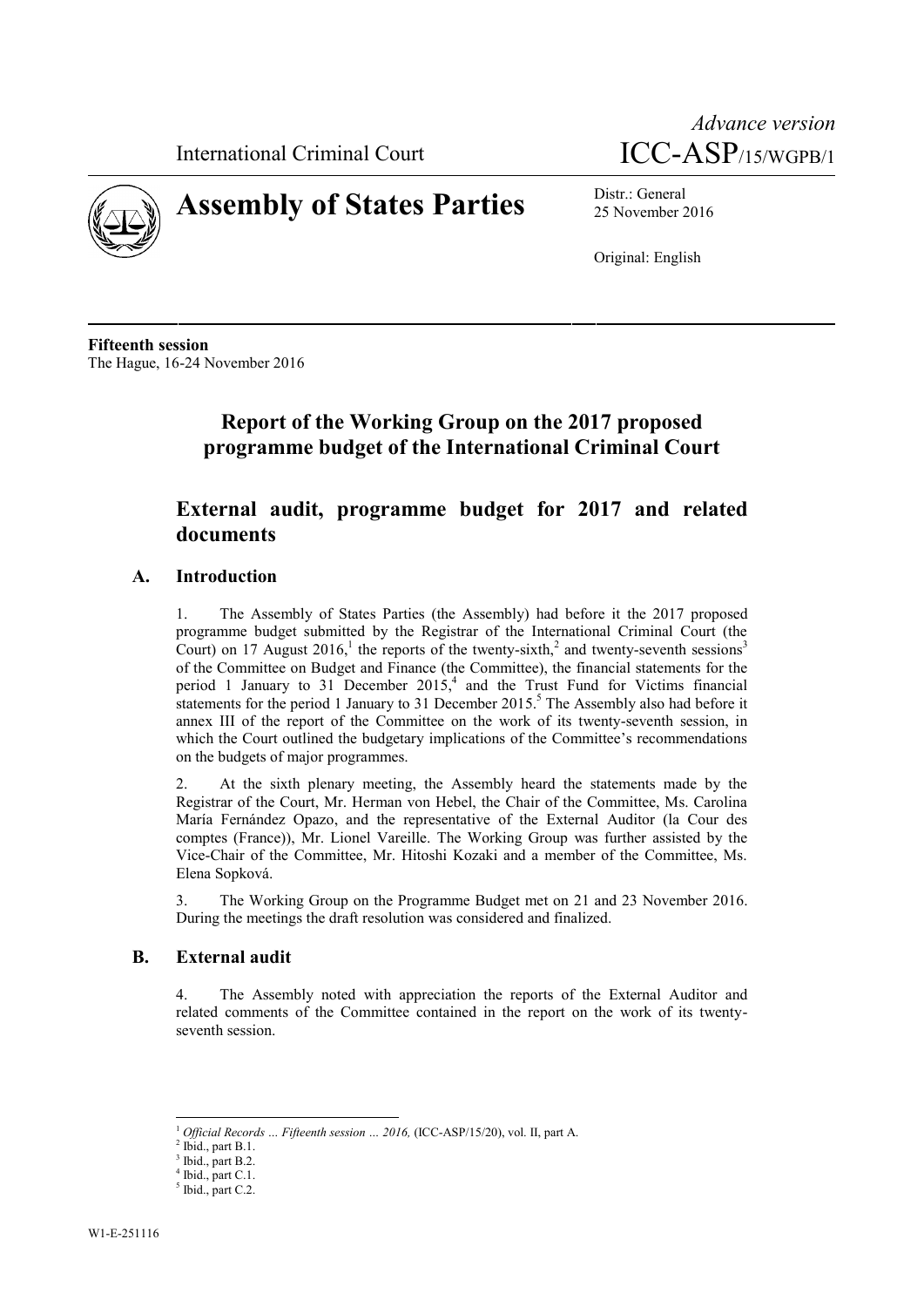5. The Assembly considered the Audit report of the *Re*Vision Project of the International Criminal Court's Registry<sup>6</sup> pursuant to the decision of the Bureau at its seventh meeting on 15 November 2016.

6. States welcomed the submission of the report. As regards the impact of the *Re*Vision project on geographical representation and gender balance, some States stressed that much more needed to be done, and that there was a need for greater transparency in the recruitment process and for improvements in the representation in senior and management positions. Concerns were raised about the cases pending before the Administrative Tribunal of the International Labour Organisation as a result of *Re*Vision, and the possible associated costs. It was noted that while budgetary impact of *Re*Vision was so far limited, there had been greater operational impact and that the long-term effects could be ascertained in the coming years.

## **C. Amount of appropriation**

7. The Court's 2017 proposed programme budget amounted to  $\epsilon$ 150,238,000, which included the major Programme VII-2 Host State loan amounting to  $\epsilon$ 2,987,300.

8. The Committee's first examination of the Court's 2017 proposed programme budget, at its twenty-seventh session, found a number of areas where, based on actual and forecast expenditure, as well as accumulated experience, a number of savings could be made. Accordingly, the Committee had recommended that the budget allocation be reduced to a total of €147,579,570, including the major Programme VII-2 Host State loan amounting to  $\epsilon$ 2,987,300.

9. The Assembly endorsed the recommendations contained in the report of the Committee with the additional adjustments to the budget allocation, reflected in the resolution ICC-ASP/15/Res.1.

10. The Assembly approved a budget appropriation for 2017 of  $\epsilon$ 144,587,300.

11. The Assembly noted that the reduction of the Major Programme VII-2 - Permanent Premises Project – Interest amounting to  $\epsilon$ 2,987,300 brought down the total level of assessed contributions for the 2017 programme budget to  $\epsilon$ 141,600,000.

12. States Parties expressed their appreciation for the work of the Committee in providing technical assistance to States. Some States noted that the final decision on a proposed budget was a prerogative of States Parties and that the recommendations of the Committee provided guidance in this regard.

### **D. Contingency Fund**

13. The Assembly decided to keep the notional level of the Contingency Fund at  $\epsilon$ 7 million.

14. The Assembly authorized the Court to transfer funds between major programmes at year end after the permanent premises overrun has been covered if the costs of unforeseen activities could not be absorbed within one major programme while a surplus existed in other major programmes, to ensure that all appropriations for 2016 were exhausted before accessing the Contingency Fund.

### **E. Working Capital Fund**

15. The Assembly took note of recommendations of the Committee on Budget and Finance and decided that the Working Capital Fund for 2017 shall be established in the amount of  $E11.6$  million. The Assembly further decided that the Court might only use the surplus funds and outstanding contributions to reach the established level of the Working Capital Fund.

<sup>6</sup> ICC-ASP/15/27.